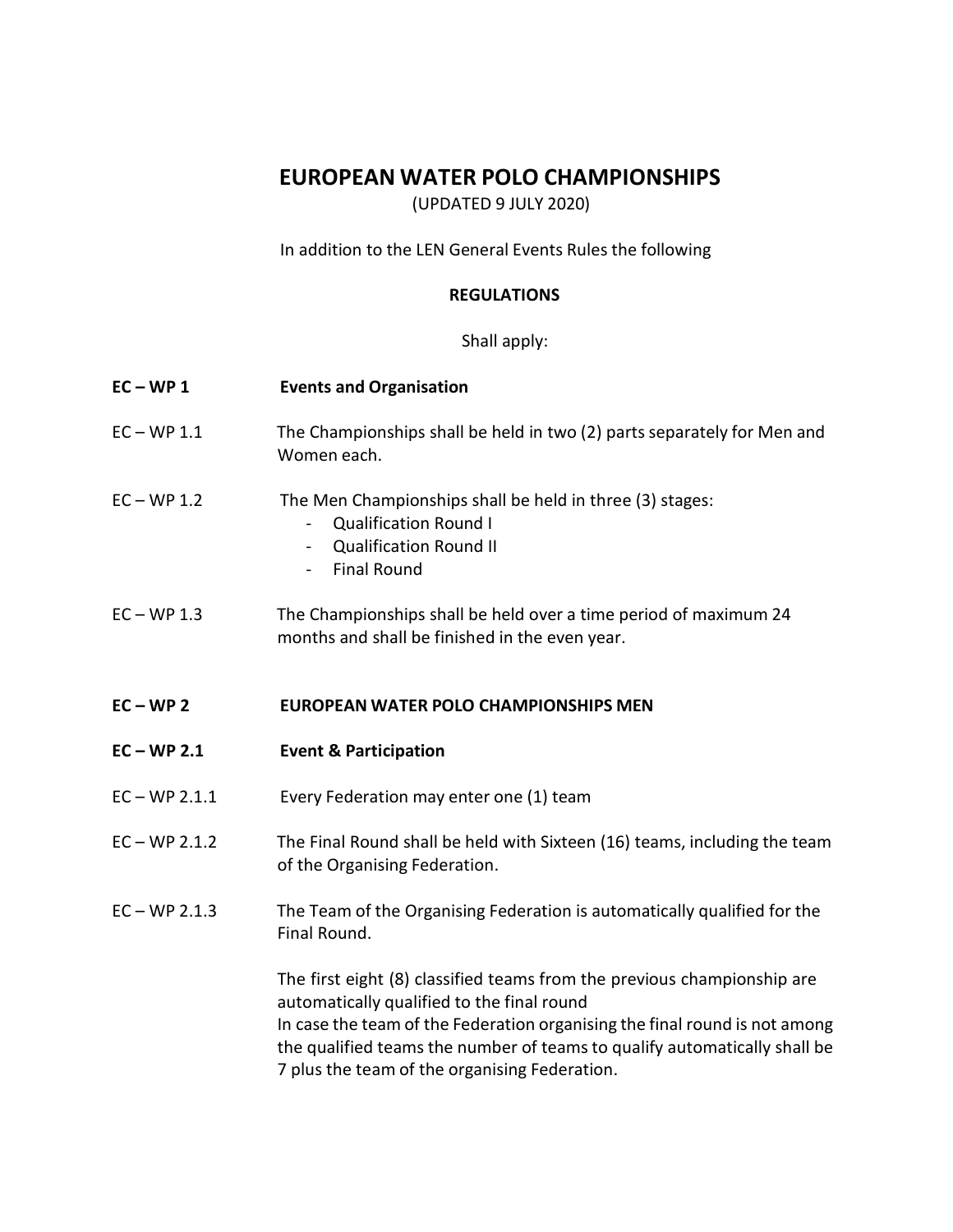The team ranked  $9<sup>th</sup>$  to  $16<sup>th</sup>$  from the previous championship are automatically qualified to the Qualification Round II

EC – WP 2.1.4 All the other teams entered shall play the Qualification Round I

### **EC – WP 2.2 Qualification Round I (Stage I)**

EC – WP 2.2.1 The teams participating in the Qualification Round I shall be seeded into 4 groups by geographical positioning.

> Pending of the number of teams entered, the LEN TWPC may decide on a different system.

- EC WP 2.2.2 Each of the 4 groups to be played in a tournament at different venues.
- EC WP 2.2.3 In each group each team shall play against each of the other teams on a round robin system. Each team shall play only one match per day. Exceptions may be decided.
- EC WP 2.2.4 All matches shall be played the normal time.
- EC WP 2.2.5 The teams classified  $1^{st}$  and  $2^{nd}$  in each of the four groups shall qualify for the Qualification Round II.

### **EC – WP 2.3 Qualification Round II (Stage II)**

- EC WP 2.3.1 The Qualification Round II shall be held with sixteen (16) teams.
- $EC WP 2.3.2$  The team ranked 9<sup>th</sup> to 16<sup>th</sup> from the previous championships The eight teams classified from the Qualification Round I
- EC WP 2.3.3 The sixteen (16) teams participating in the Qualification Round II shall be drawn into four (4) groups of four (4) teams.
- EC WP 2.3.4 The seeding shall be according to the classification of the previous Championship, the ranking of the Qualification round I and geographical positioning.

Each of the 4 groups to be played in a tournament at four different venues.

EC – WP 2.3.5 In each group each team shall play against each of the other teams on a round robin system. Each team shall play only one match per day. Exceptions may be decided.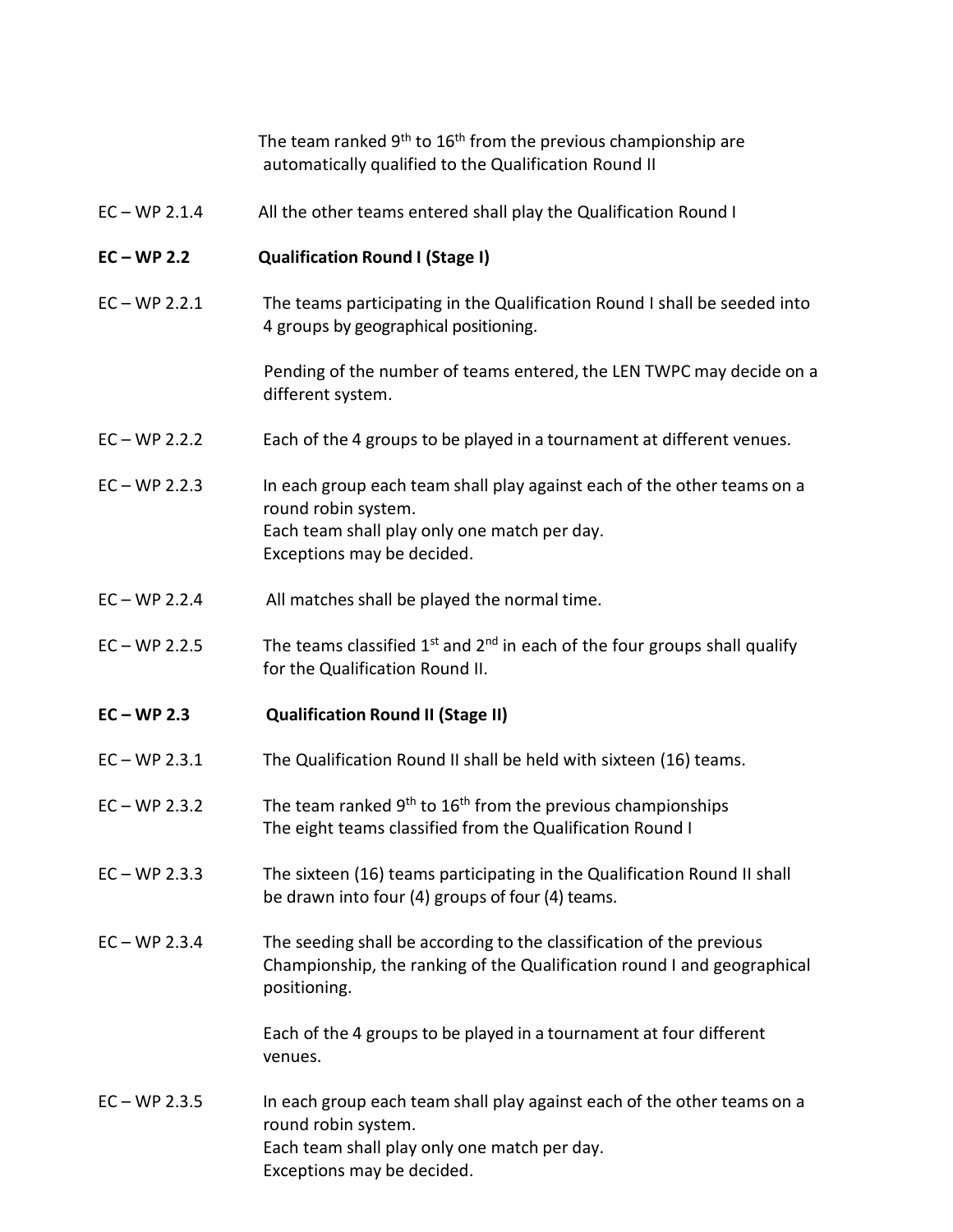| $EC - WP 2.3.6$ | All matches shall be played the normal time. |
|-----------------|----------------------------------------------|
|-----------------|----------------------------------------------|

EC – WP 2.3.7 The first two teams classified from each group shall qualify for the final Round.

## **EC – WP 2.4 Final Round (Stage III)**

- EC WP 2.4.1 The Final Round shall be held in one Tournament (Final Tournament) with sixteen (16) teams:
	- a) The eight  $(8)$  teams directly qualified according to  $EC WP$  2.1.3
	- b) The eight (8) winning teams of the Qualification Round II (EC WP 2.3.7)
- EC WP 2.4.2 The teams shall be drawn into four (4) groups with four teams each (Group A, B, C and D)
- EC WP 2.4.3 The draw shall be held according to the following system: 1<sup>st</sup> batch: The teams ranked first to fourth at the previous Championship. 2<sup>nd</sup> batch: The teams ranked fifth to eight at the previous Championship; 3<sup>rd</sup> batch: The teams ranked 1<sup>st</sup> in each group of the qualification tournament 4<sup>th</sup> batch: The teams ranked 2<sup>nd</sup> in each group of the qualification tournament. In case the team of the host country was ranked amongst the 9<sup>th</sup> and 12<sup>th</sup> placed teams at the previous Championship, this team goes in 3<sup>rd</sup> batch.
- EC WP 2.4.4 In each group each team shall play against each of the other teams as follows:

Otherwise, this team goes in  $4<sup>th</sup>$  batch.

| Day 1       | Day 2        | Day 3        |
|-------------|--------------|--------------|
| $1 A1 - A3$ | $9B4 - B3$   | $17C1 - C4$  |
| $2 A2 - A4$ | $10 B1 - B2$ | $18C2 - C3$  |
| $3B1 - B3$  | 11 $C4 - C3$ | $19D1 - D4$  |
| $4B2 - B4$  | $12 C1 - C2$ | $20 D2 - D3$ |
| $5C1 - C3$  | $13D4-D3$    | $21 A1 - A4$ |
| $6C2 - C4$  | $14 D1 - D2$ | $22 A2 - A3$ |
| $7D1-D3$    | $15 A4 - A3$ | $23B1 - B4$  |
| $8D2-D4$    | $16A1 - A2$  | $24 B2 - B3$ |
|             |              |              |

- EC WP 2.4.5 The first placed teams in Group A, Group B, Group C and Group D have a bye.
- **EC - WP 2.5 Ranking Games** The second and third placed teams in Group A, Group B, Group C and Group D play against each other in a cross group format. The fourth placed teams in each of Group A, Group B, Group C and Group D form a new group will consist of Four (4) teams. They shall play for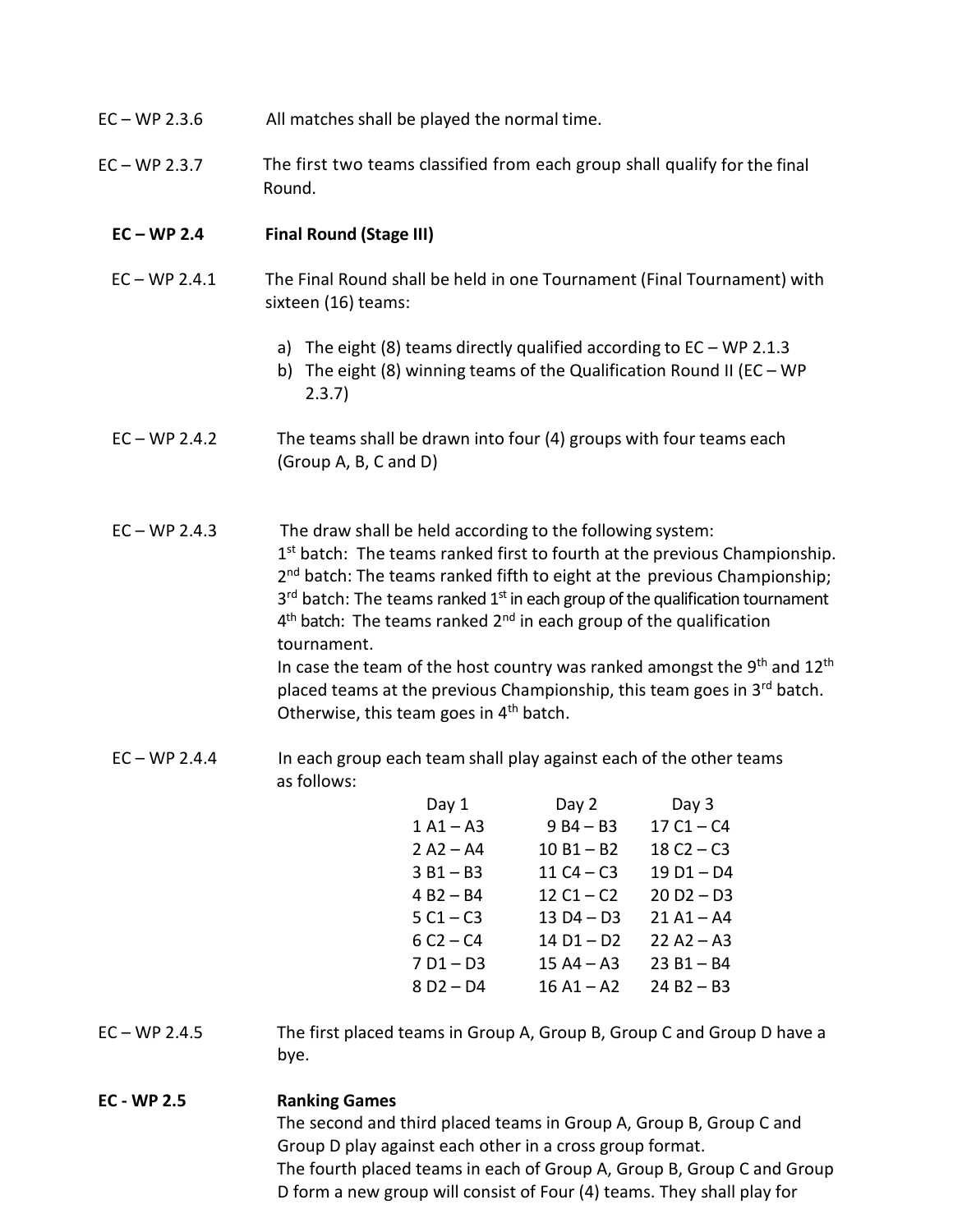places  $13<sup>th</sup> - 16<sup>th</sup>$  in cross group format.

EC – WP 2.5.1 Day 4 (ranking games) 25 4A – 4C  $26$  4B  $-$  4D  $27 2A - 3C$ 28 3A – 2C 29 2B – 3D 30 3B – 2D

### **EC – WP 2.6 Quarter Final round**

# $EC - WP 2.6.1$  Day 5 31 Loser Game 25 – Loser Game 26 (15<sup>th</sup> - 16<sup>th</sup> place) 32 Winner Game 25 – Winner Game 26 (13<sup>th</sup>- 14<sup>th</sup> place) 33 Loser Game 27 – Loser Game 29 34 Loser Game 28 – Loser Game 30 35 1D – Winner Game 27 36 1B – Winner Game 28 37 1C – Winner Game 29 38 1A – Winner game 30

- **EC – WP 2.7 Semifinal Round**
- $EC WP 2.7.1$  Day 6 39 Loser Game 33 – Loser Game 34 ( $11<sup>th</sup> - 12<sup>th</sup>$  place) 40 Winner Game 33 – Winner Game 34 ( $9<sup>th</sup> - 10<sup>th</sup>$  place) 41 Loser Game 35 – Loser Game 37 42 Loser Game 36 – Loser Game 38 43 Winner Game 35 – Winner Game 37 44 Winner Game 36 – Winner Game 38
- **EC – WP 2.8 Final Round**
- $EC WP 2.8.1$  45 Loser Game  $41 Loser$  Game  $42 (7<sup>th</sup> 8<sup>th</sup> place).$ 46 Winner Game 41 – Winner Game 42 (5<sup>th</sup> – 6<sup>th</sup> place) 47 Loser Game 43 – Loser Game 44 (3<sup>rd</sup> – 4<sup>th</sup> place) 48 Winner Game 43 – Winner Game 44 (1st – 2<sup>nd</sup> place)

# EC – WP 2.8.2 The team ranked  $1<sup>st</sup>$  shall be declared «European Water Polo Champion Men». It shall be awarded a Trophy, engraved with this title.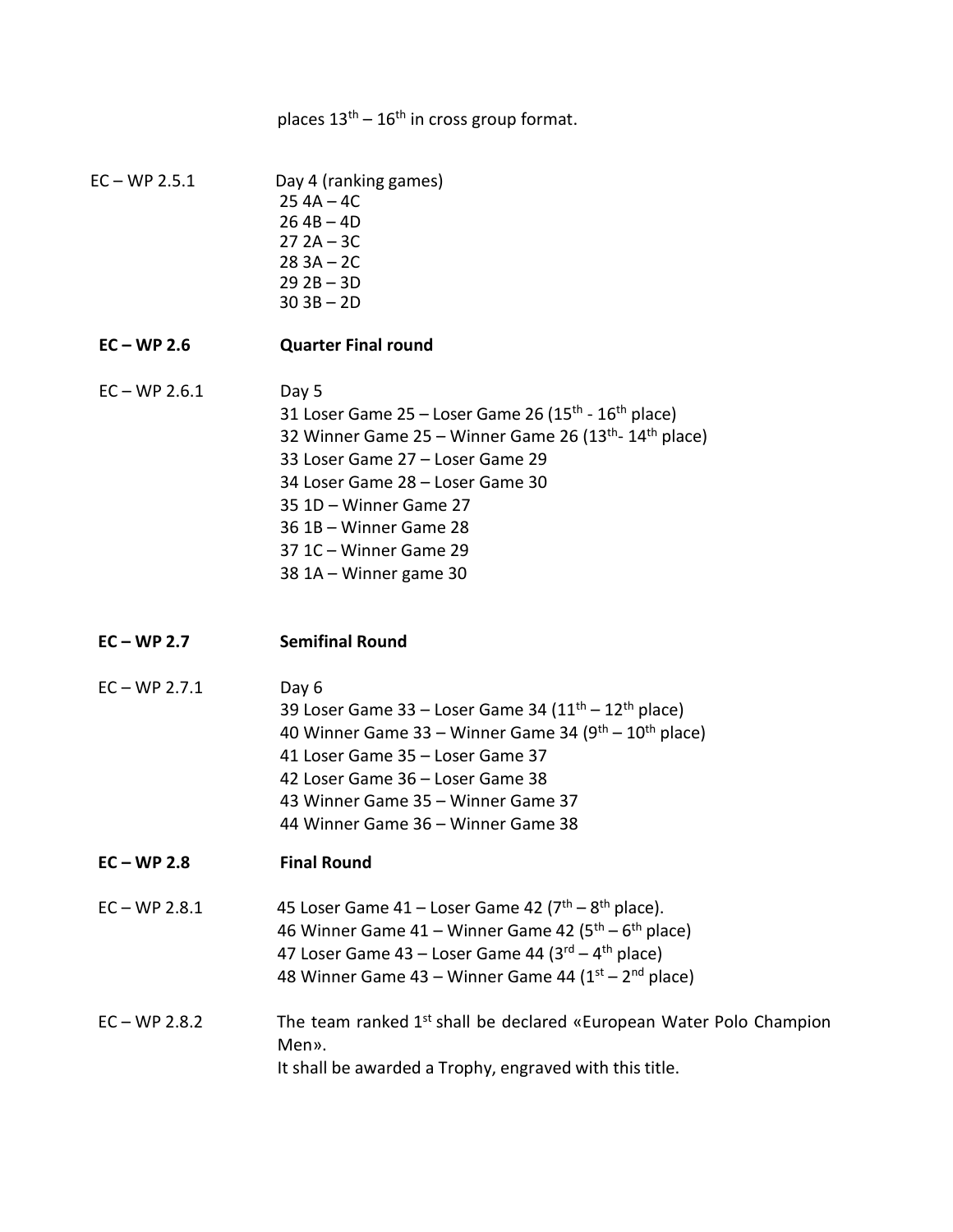### **EC – WP 3 EUROPEAN WATER POLO CHAMPIONSHIPS WOMEN**

### **EC – WP 3.1 Event & Participation**

- EC WP 3.1.1 Every Federation may enter one (1) team
- EC WP 3.1.2 The Final Tournament shall be held with twelve (12) teams, including the team of the Organising Federation.

### EC – WP 3.1.3 The first six (6) classified teams from the previous Championship are automatically qualified for the Final Round.

In case the Team of the Federation organising the Final Tournament is not amongst the qualified teams, the number of teams to qualify automatically shall be five (5) plus the team of the Organising Federation.

The teams ranked  $7<sup>th</sup>$  to 12<sup>th</sup> from the previous Championship are automatically qualified for Qualification Round II.

EC – WP 3.1.4 All the other teams entered shall play the Qualification Round I

### **EC – WP 3.2 Qualification Round (Stage I)**

 EC – WP 3.2.1 The teams participating in the Qualification Round I shall be drawn into three (3) groups by geographical positioning.

> Pending of the number of teams entered, the LEN TWPC may decide on a different system.

- EC WP 3.2.2 Each of the three groups shall play a tournament at different venues.
- EC WP 3.2.3 In each group each team shall play against each of the other teams on a round robin system. Each team shall play only one match per day. Exceptions may be decided.
- EC WP 3.2.4 All matches shall be played the normal time.
- EC WP 3.2.5 The teams classified  $1^{st}$  and  $2^{nd}$  in each of the three (3) groups shall qualify for the Qualification Round II.

### **EC – WP 3.3 Qualification Round II (Stage II)**

EC – WP 3.3.1 the Qualification Round II shall be held with twelve (12) Teams.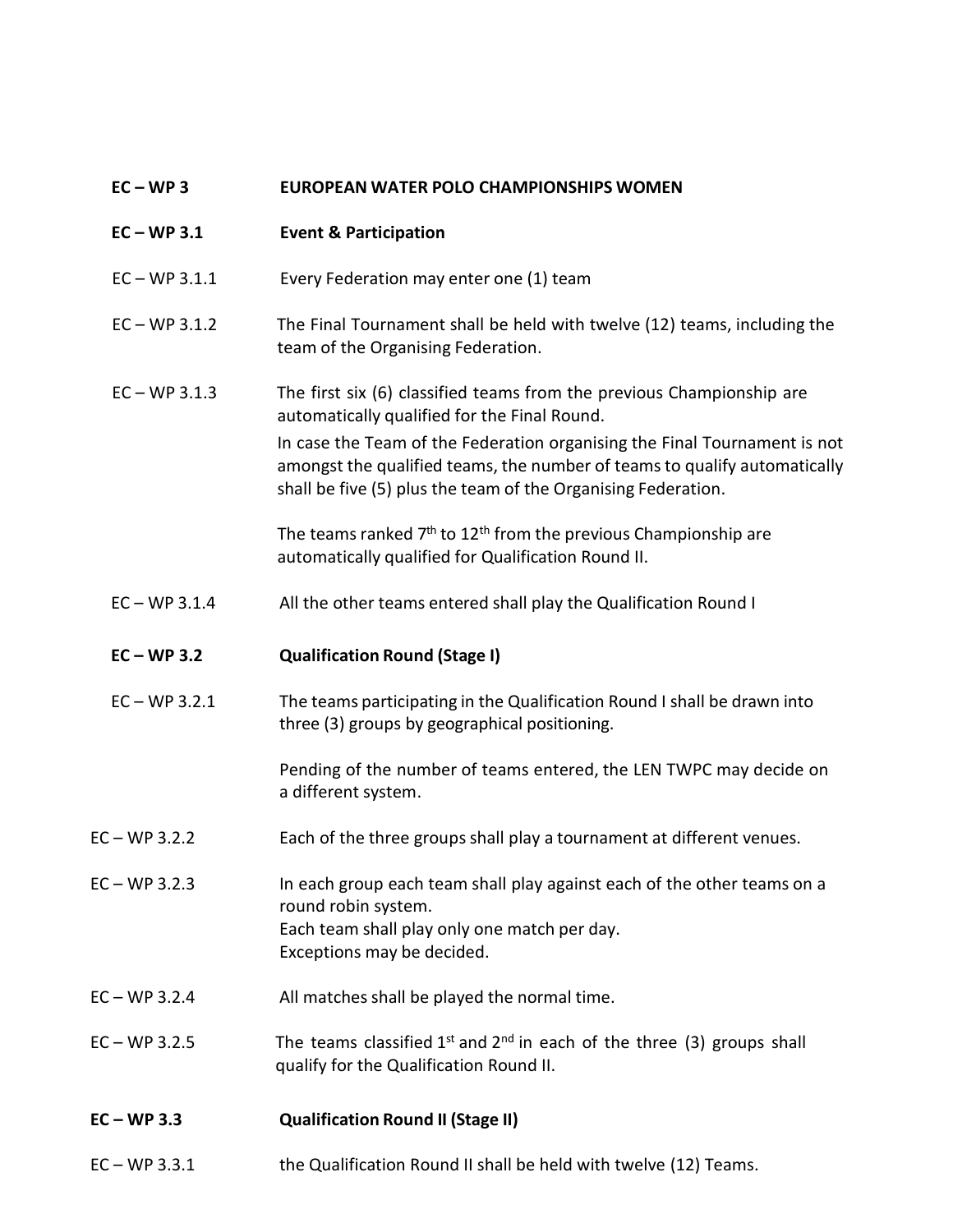The team ranked  $7<sup>th</sup>$  to  $12<sup>th</sup>$  from the previous Championships. The teams qualified from the Qualification Round II.

# EC – WP 3.3.2 The teams participating in the Qualification Round shall be drawn into three (3) groups of five (4) teams.

EC – WP 3.3.3 The seeding shall be according to the classification of the previous Championship, the Qualification Round I and by geographical positioning.

> Each of the three groups shall play a tournament at three (3) different venues.

EC – WP 3.2.3 In each group each team shall play against each of the other teams on a round robin system.

> Each team shall play only one match per day. Exceptions may be decided.

- EC WP 3.2.4 All matches shall be played the normal time.
- EC WP 3.2.5 The teams classified  $1^{st}$ ,  $2^{nd}$  in each of the three (3) groups shall qualify for the Final Round.

### **EC – WP 3.3 Final Round (Stage III)**

- EC WP 3.3.1 The Final Round shall be held in one Tournament (Final Tournament) with twelve (12) teams:
	- a) The six (6) teams directly qualified according to EC WP 3.1.3 b) The six (6) winning teams of the play off  $(EC - WP 3.2.5)$
- EC WP 3.3.2 The teams shall be drawn into two (2) groups with six (6) teams each (Group A and B)

EC – WP 3.3.3 The draw shall be held according to the following system: 1<sup>st</sup> batch: The teams ranked first and second at the previous Championship 2<sup>nd</sup> batch: The teams ranked third and fourth at the previous Championship 3<sup>rd</sup> batch: The teams ranked fifth and sixth at the previous Championship 4<sup>th</sup> batch: The teams ranked 1<sup>st</sup> in each Qualification Tournament. 5<sup>th</sup> batch: the team ranked 2<sup>nd</sup> in each Qualification Tournament. In case the team of the host country was ranked  $7<sup>th</sup>$  to  $9<sup>th</sup>$  at the previous Championship, this team goes in 3<sup>rd</sup> batch. Otherwise this team goes in 4<sup>th</sup> batch.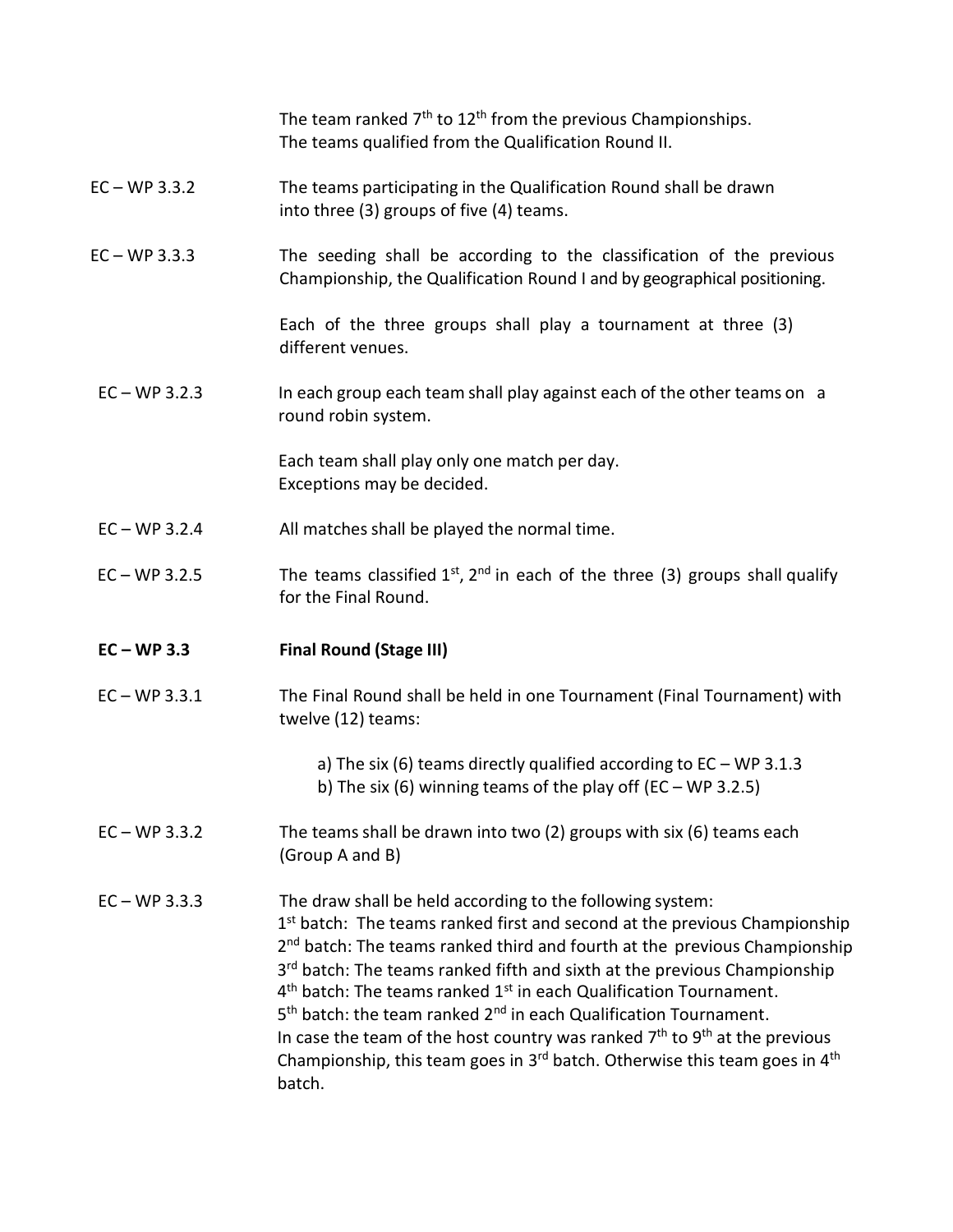# **EC – WP 3.4 Preliminary Round**

In each group each team shall play against each of the other teams as follows:

| Day 1       | Day 2        | Day 3        | Day 4        | Day 5        |
|-------------|--------------|--------------|--------------|--------------|
| $1 A1 - A6$ | $7B6 - B4$   | $13 A4 - A5$ | $19B6 - B5$  | $25 A3 - A6$ |
| $2 A3 - A4$ | $8B5 - B3$   | $14 A2 - A6$ | $20B1 - B4$  | $26 A4 - A2$ |
| $3 A2 - A5$ | $9B1 - B2$   | $15 A3 - A1$ | $21 B2 - B3$ | $27 A1 - A5$ |
| $4B1 - B6$  | $10 A6 - A4$ | $16B4 - B5$  | $22 A6 - A5$ | $28B3 - B6$  |
| $5B3 - B4$  | $11 A5 - A3$ | $17 B2 - B6$ | $23 A1 - A4$ | $29B4 - B2$  |
| $6B2 - B5$  | $12 A1 - A2$ | $18B3 - B1$  | $24 A2 - A3$ | $30 B1 - B5$ |

EC – WP 3.4.1 The teams ranked first to fourth in each group of the Preliminary round are qualified to the quarter finals.

> The teams ranked  $5<sup>th</sup>$  and  $6<sup>th</sup>$  in each group of the preliminary round shall play for the 9<sup>th</sup> to 12<sup>th</sup> places.

# **EC – WP 3.5 Quarter Finals & ranking games 9th – 12th place**

EC - WP 3.5.1 Day 6 31  $6A - 6B (11<sup>th</sup> - 12<sup>th</sup>)$ 32 5A – 5B  $(9^{th} – 10^{th})$  $33$  1A – 4B 34 2A – 3B 35 3A – 2B  $36$  4A – 1B

> The team ranked  $1<sup>st</sup>$  in Group A of the Preliminary R. shall play against the team ranked in  $4<sup>th</sup>$  in Group B (QF 1).

> The team ranked  $2^{nd}$  in Group A of the Preliminary R. shall play against the team ranked  $3<sup>rd</sup>$  in Group B (QF 2).

> The ranked  $1<sup>st</sup>$  in Group B of the preliminary R. shall play against the team ranked  $4<sup>th</sup>$  in Group A (QF 3)

> The ranked  $2^{nd}$  in Group B of the preliminary R. shall play against the team ranked  $3^{rd}$  in Group A (QF 4)

### **EC – WP 3.6 Semi Final Round**

 $EC - WP 3.6.1$  Day 7 37 Loser Game 33 – Loser Game 35 38 Loser Game 34 – Loser Game 36 39 Winner Game 33 – Winner Game 35 40 Winner Game 34 – Winner Game 36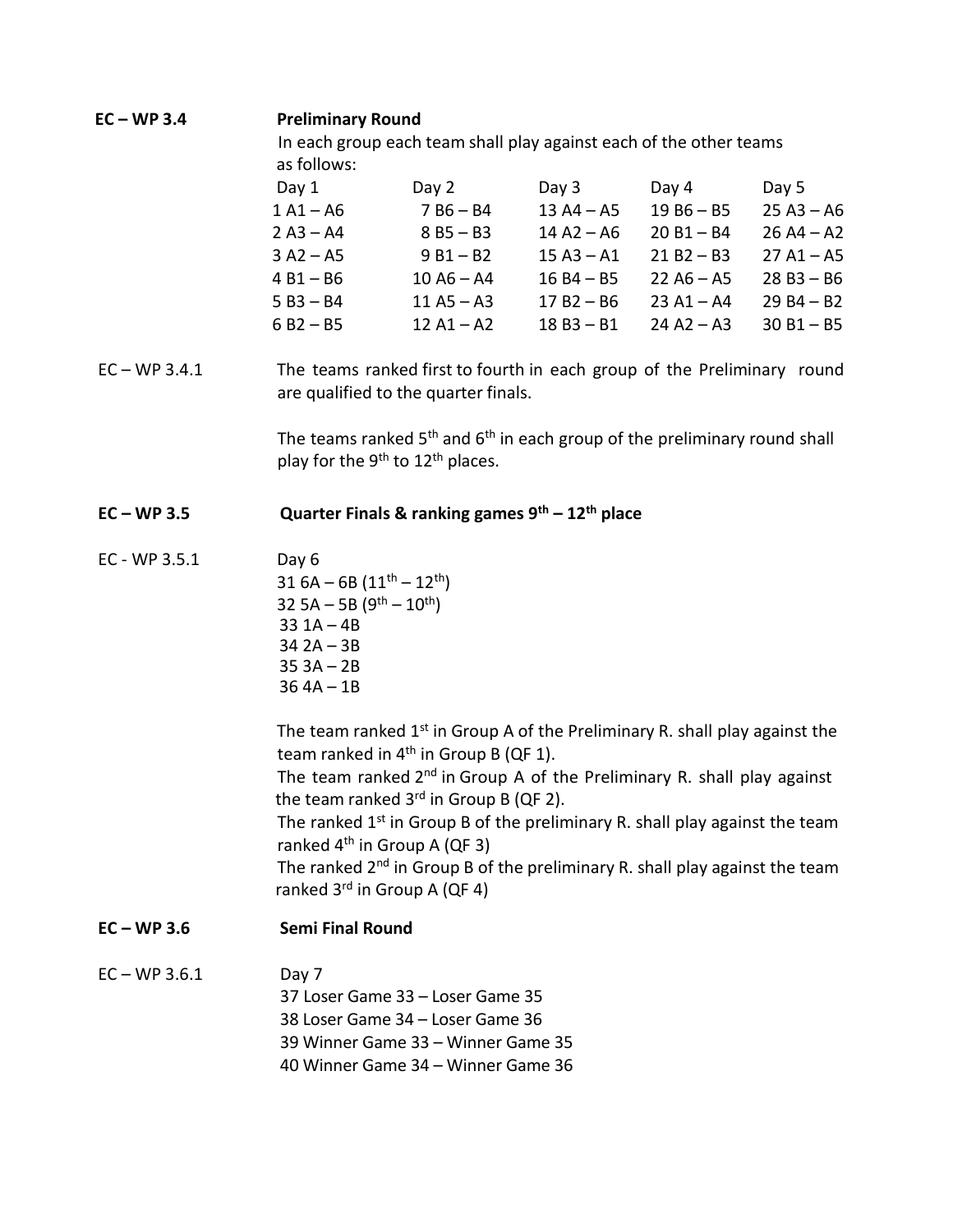| $EC-WP$ 3.7     | <b>Final Round</b>                                                                                                                                                                                                                                          |
|-----------------|-------------------------------------------------------------------------------------------------------------------------------------------------------------------------------------------------------------------------------------------------------------|
| $EC - WP 3.7.1$ | Day 8<br>41 Loser Game 37 – Loser Game 38 ( $7th$ – $8th$ place)<br>42 Winner Game 37 – Winner Game 38 ( $5th$ – $6th$ place)<br>43 Loser Game 39 – Loser Game 35 ( $3^{rd}$ – $4^{th}$ place)<br>44 Winner Game 39 – Winner Game 35 ( $1st$ – $2nd$ place) |
| $EC - WP3.7.2$  | The team ranked 1 <sup>st</sup> shall be declared «European Water Polo Champion<br>Women».<br>It shall be awarded a Trophy, engraved with this title.                                                                                                       |

## **EC-WP 4 ENTRIES**

### **EC-WP 4.1 Preliminary Entries and Confirmation of Participation**

- EC-WP 4.1.1 Preliminary Entries for the European Championships shall be submitted to the LEN Office no later than the date announced by the LEN Office. A Federation having made a Preliminary Entry may withdraw no later than the day before the draw.
- EC-WP 4.1.2 Teams qualified for the final round shall confirm their participation to the LEN Office no later than the date announced by the LEN Office.
- EC-WP 4.1.3 Time and place of any draw shall be announced by the Secretary of the LEN TWPC and circulated by the LEN Office.

### **EC-WP 4.2 Named Entries**

- EC-WP 4.2.1 Named entries of players shall be submitted for each of the following stages to the Secretary of the LEN TWPC and copy to the LEN Office no later than ten (10) days before the first competition of:
	- a) the Qualification Rounds;
	- b) the Final round;

The number of players entered the Qualification Rounds **is notrestricted.** For the final round up to **twenty** (20) players shall be listed on the official form and before the beginning of the final round.

The players list shall comprise their name, surname and passport number.

The lists of entered players may not be changed after the time limit for its submission.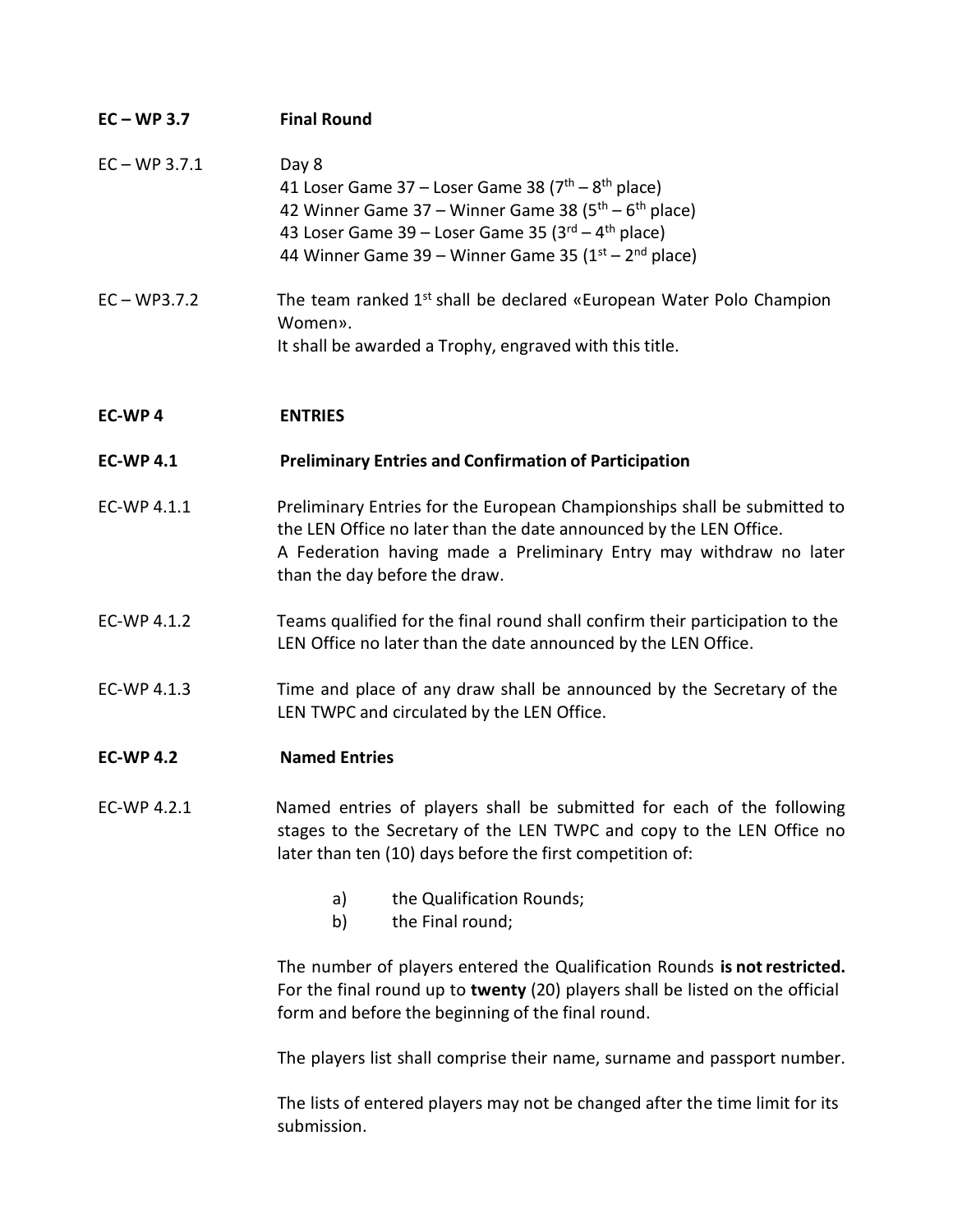- EC-WP 4.2.2 The names on the lists to be submitted before each of the above mentioned stages may be changed. The list submitted before the final round may not be changed for the further stages of the Championship.
- EC-WP 4.2.3 **In the Qualification rounds of the Championships at the Technical Meeting before the first match of each tournament thirteen (13)** players of those listed on the official form shall be nominated for participation in the competitions.
- EC-WP 4.2.4 Nominated players shall be numbered one (1) to thirteen (13) and wear a cap with the number under which he/she is listed. The goalkeeper shall wear a red cap numbered 1 and the substitute goalkeeper shall wear a red cap numbered 13. A player shall not be allowed to change his cap number during the final stage of the Championships.
- EC-WP 4.2.5 The names of the 13 players and the names of the coach and the officials to sit on the bench shall be submitted to the LEN Technical Delegate no later than one hour before the match. A player suspended for one or more matches due to brutality may not be substituted.
- EC-WP 4.2.6 The LEN Technical Delegate shall check the players personal identification documents and ensure that the names of the players are in accordance with the list of entered players and in conformity with Rule E 13.1.

Players who cannot prove identity and citizenship correspondingly to the list of entered players or which are not listed shall not be eligible to play.

### **EC-WP 4.3 Accreditations**

EC-WP 4.3.1 Federations entering any of the Championship events shall receive accreditation free of charge for:

- a) the President of the Federation;
- b) the Head of the Delegation;
- c) the entered competitors;
- d) one medical person per team;
- e) five team staff members per team.
- EC-WP 4.3.2 Team staff members include everybody servicing the team: Team Leaders, Chaperones, Coaches, Physiotherapists, Interpreters, etc., but not officials such as judges, referees, etc.

### **EC-WP 5 REFEREES**

EC-WP 5.1 In all stage of the competition, from the Qualification Rounds to the Final each participating Federation shall be financially responsible for a referee affiliated to the Federation and to be nominated by the LEN TWPC.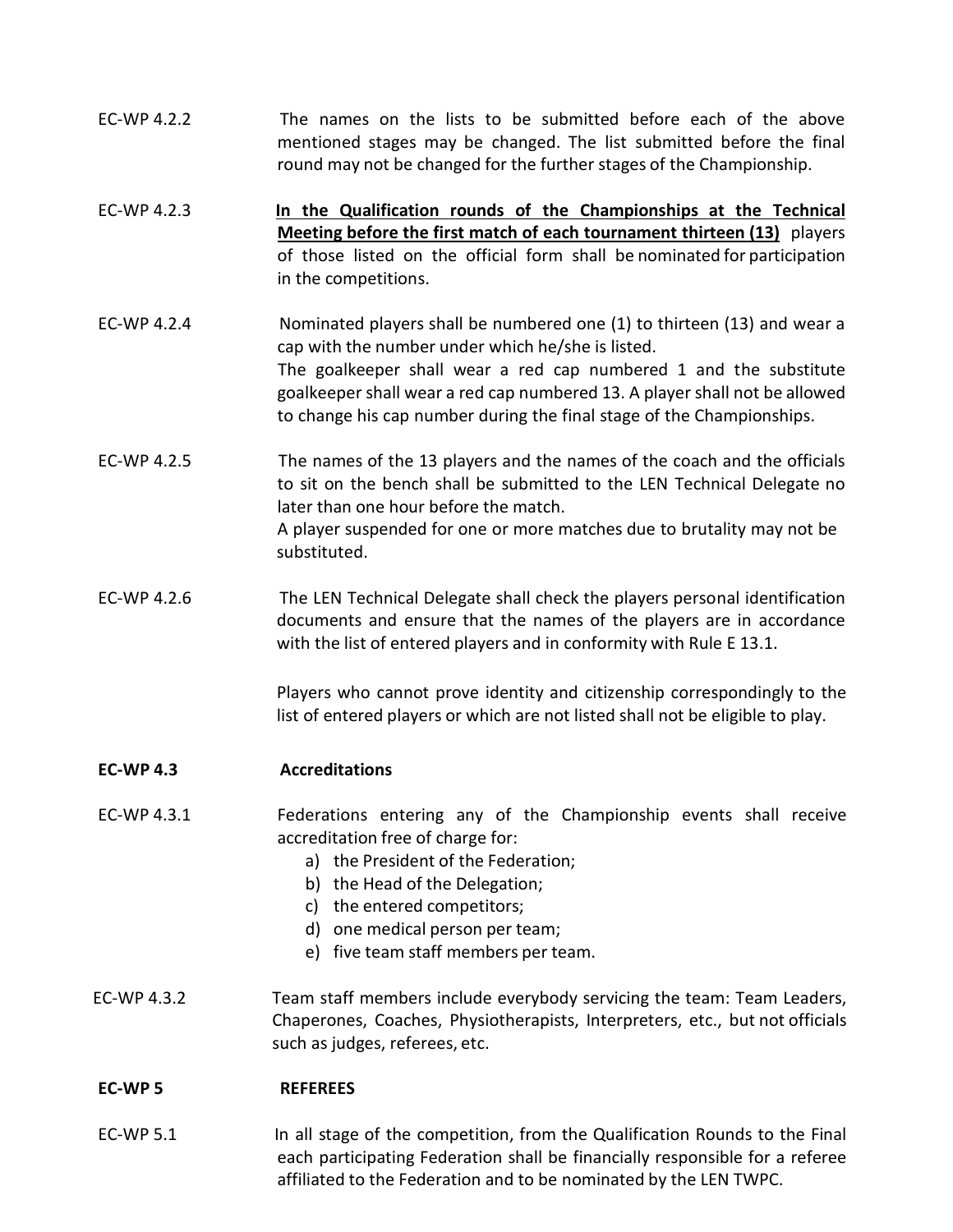If no referee affiliated to the Federation may be nominated, the Federation shall be financially responsible for one (1) referee of another Federation to be nominated by the LEN TWPC.

- EC-WP 5.2 Additional referees may be appointed at the Final Round
- EC-WP 5.3 The appointed members of the LEN TWPC shall nominate for each match the Technical Delegate, the referees and the other officials.
- EC-WP 5.4 Referees may be evaluated.

### **EC-WP 6 CLASSIFICATION**

- **EC-WP 6.1 Scores and Points**
- EC-WP 6.1.1 Each victory shall count three (3) points for the winning team, each draw one (1) point per team and zero (0) points for the losing team.
- EC-WP 6.1.2 The final classification within a group shall be established according to the points gained by each team in all matches of its group.
- EC-WP 6.1.3 For each match in which a team is disqualified a goal score of 10:0 shall be awarded to the opposing team.

### **EC-WP 6.2 Matches to be played to a final result**

EC-WP 6.2.1 If a match is to be played to a final result and the match ends with a tie after the normal time, there shall be a penalty shoot out to determine the result. Note: If a penalty shoot out is necessary, this shall follow the procedures according to FINA Rules.

### **EC-WP 6.3 Equality of Points**

- EC WP 6.3.1 In case of equality of points in groups in which teams are playing **in a tournament at the same venue**,(Qualifications and Final Round) the following shall apply:
	- a) If equality of points is between **two (2) teams**, precedence shall be given to the team winning the match in which the two teams played against each other.
	- i) If this has been a tie, precedence shall be given to the team with the largest difference between goals scored for and against.
	- ii) If there is still a tie precedence shall be given to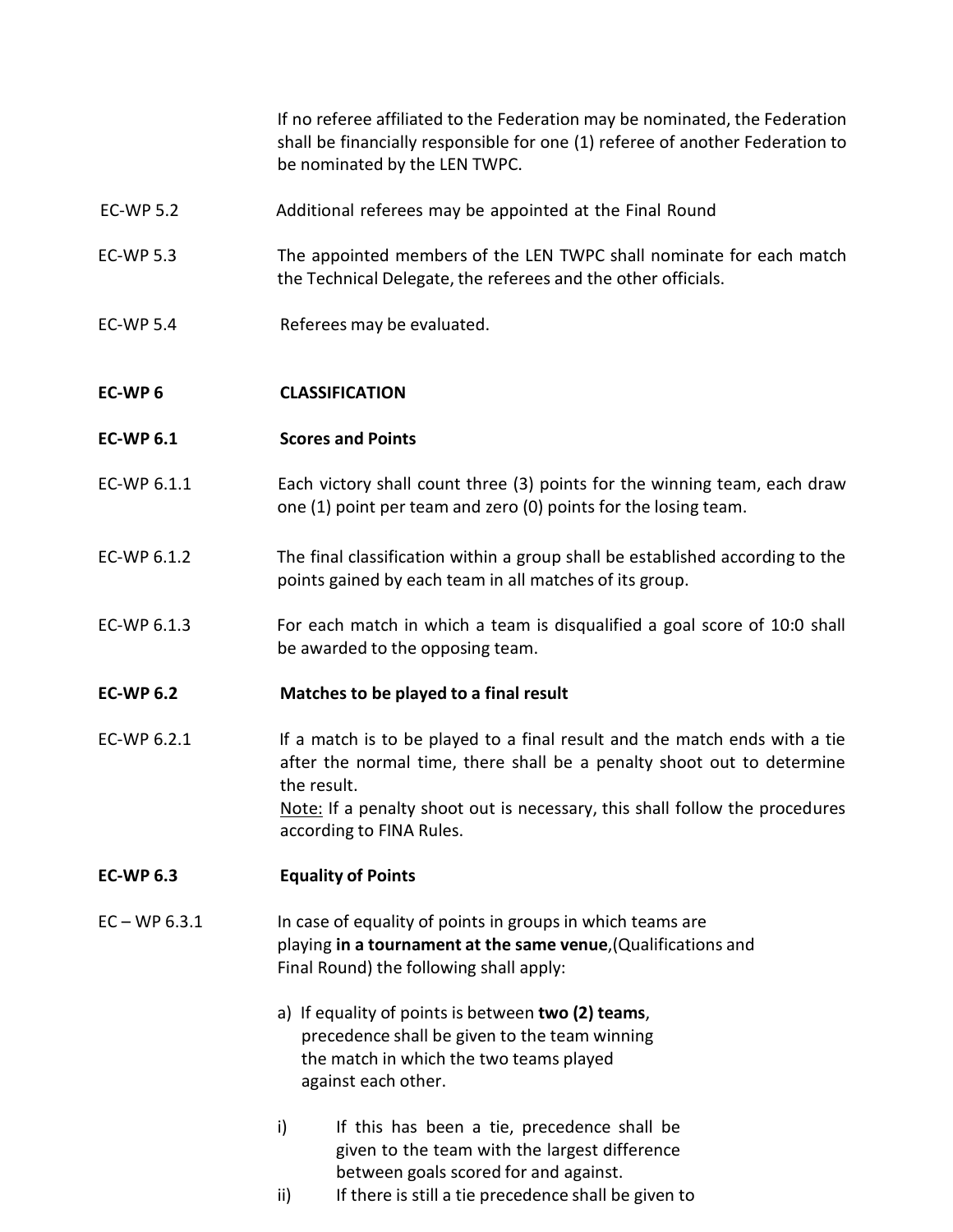the team having scored the higher number of goals.

- iii) If there is still a tie precedence shall be given to the team having won the largest number of matches
- iv) If there is still equality, the classification of the teams shall be decided by lot.
- c) If equality of points is between more than **two (2) teams** the classification shall be established as follows:
- i) Only the points gained in those matches played among the teams with equal points shall be decisive.
- ii) If there is still equality the classification shall be established according to the goal difference from only those matches played among the teams with equal points.
- iii) If there is still equality the classification shall be established according to the highest number of goals scored in the matches played among the teams with equal points.
- iv) If there is still equality the classification shall be established according to the goal difference from all matches played in the group.
- v) If there is still equality the classification shall be established according to the highest number of goals scored in all matches of the group.
- vi) If there is still equality precedence shall be given to the team having won the largest number of matches.
- vii) If there is still equality the classification shall be decided by lot.

## **EC-WP 6.4 Exclusion and Suspension of Teams**

EC-WP 6.4.1 The LEN Delegate(s) may exclude a team not complying with the Rules, the Regulations and/or the instructions issued to all participating teams or forfeiting a match.

All results achieved by the excluded team in that stage of the Championships shall be expunged.

EC-WP 6.4.2 The LEN Bureau may suspend a team from a Championship event in case of not complying with the financial liabilities it is responsible for.